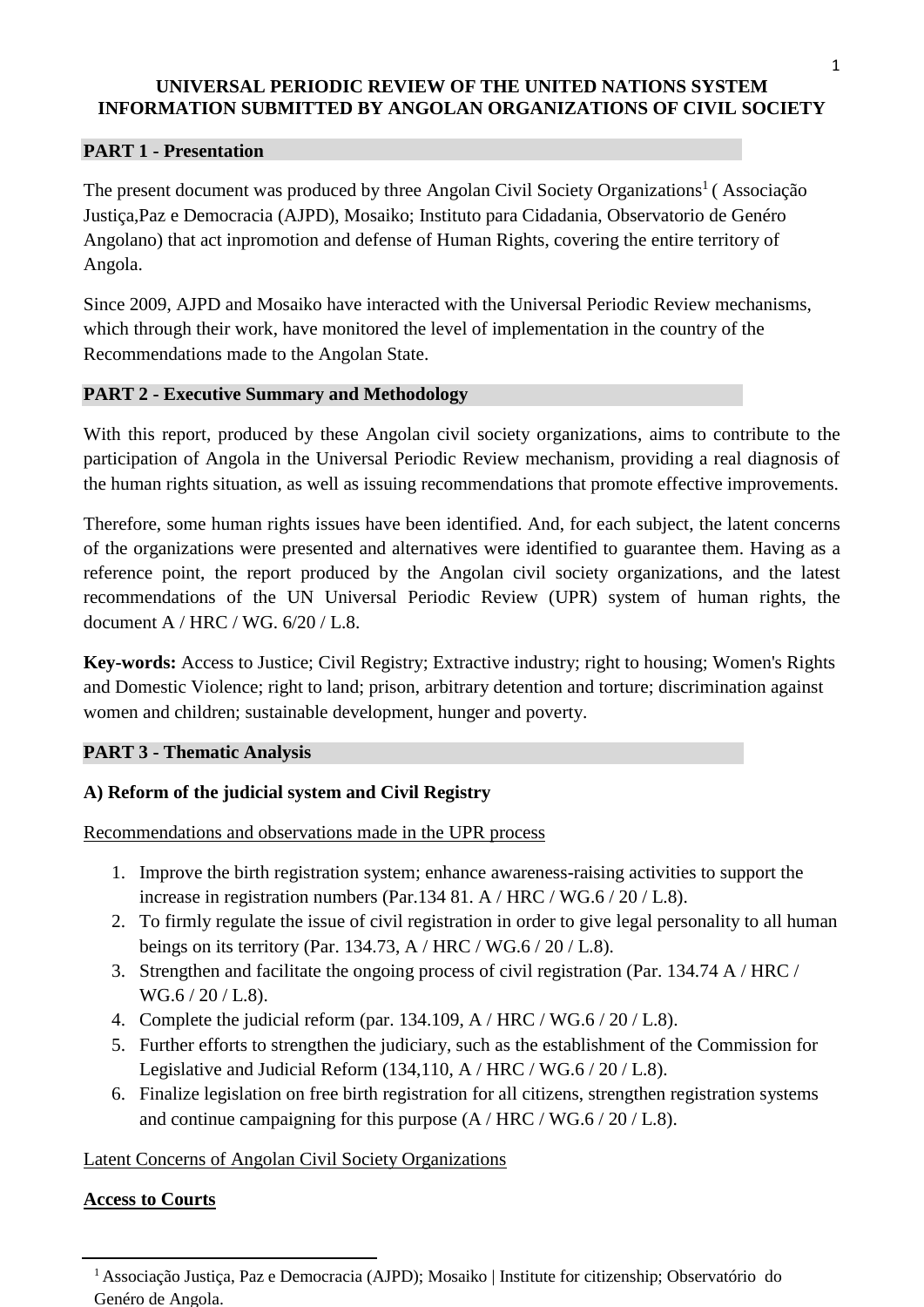- 7. Despite all the initiatives of the Angolan government to promote broad access to justice, with the entry into force of the Law  $2/15$  of February  $2<sup>nd</sup>$  - Law of Organization and Functioning of Courts of Common Jurisdiction, and other ordinary legislation, Angolan civil society organizations found that access to justice - access to the courts - does not benefit a large part of the population outside large urban centers.
- 8. Apart from the large urban centers, we can also see the distances of the Courts from the headquarters of the municipalities or communes. Large distance means high financial cost which also does not allow the access to judicial institution (court). For example - in Southern Angola, Huila province, the Mulondo commune is located 121 km from the municipal seat (Matala), where the Municipal Court<sup>2</sup> is located.
- 9. In adding to the distance it is verified considerable deficit in the quality of service.
- 10. Another example of a barrier in access to justice , is seen in the municipality of Cuango, in the province of Lunda Norte, with a population estimated at 173,362 inhabitants , which has no Court<sup>3</sup>. The court that responds to the cases that calls for resolution is 560 km from the capital province (Dundo).
- 11. An important factor in access to justice is the Judicial Sponsorship, which is exercised in Angola - by lawyers registered with the Angolan Bar Association (OAA) under the terms of Article 193.2 of the Constitution. OAA data indicates that since June 2018, there were only 2019 professional lawyers in a universe of 28.4 million inhabitants, with 80% of Lawyers concentrated in Luanda, the capital city of the country <sup>4</sup> .
- 12. So, the citizens outside the capital or urban centers have difficulties in benefiting the right to legal assistance / sponsorship, and as a consequence the lack of access to justice or representation in court by a professional in the area, constitutes a serious violation in the right to access to justice.
- 13. Access to Justice Services (Civil Registry: Birth registration and identity card granting), one of the public justice services that the Angolan population mostly claims, is the civil registry, and its implementation.
- 14. The Civil Registry problem in the cities of Luanda, Benguela and Huíla<sup>5</sup> and the province of Lunda Norte, Tchitato, Cuango and Cambulo-Nzaji <sup>6</sup> are a common and transverse factor in the localitions and largely complaints by the population– which also pointed out the deficit in the access to services and functioning.
- 15. Associated with the problem of civil registration is the lack of coherent information. People do not know that to have their children registered the parents presence is necessary.
- 16. On the other hand, many people remained without birth registration because their parents never had it or lost the documents during the civil war that devastated the country.

"I'm trying so far to have the birth bulletin. Since I was a child I never had it. "(Women, Muvale-Matal / Huíla neighborhood)"

17. The demand varies according to the Civil Registry Office that is used. There are people who have the perception that it is complicated, so people give up registering their children without trying.

<sup>2</sup>Angola: Justice Sector, Human Rights and the Rule of Law, AJP, 2017, p.

<sup>3</sup>Mosaiko. Report on Participatory Evaluation of Access to Justice, Luanda, 2017, p. 13.

<sup>4</sup> Journal Expansion, July 20, 2017, p. 4.

<sup>5</sup> Mosaiko, Civil Registration Case Study, 2016.

<sup>6</sup> Mosaiko, Civil Registration Case Study, 2017.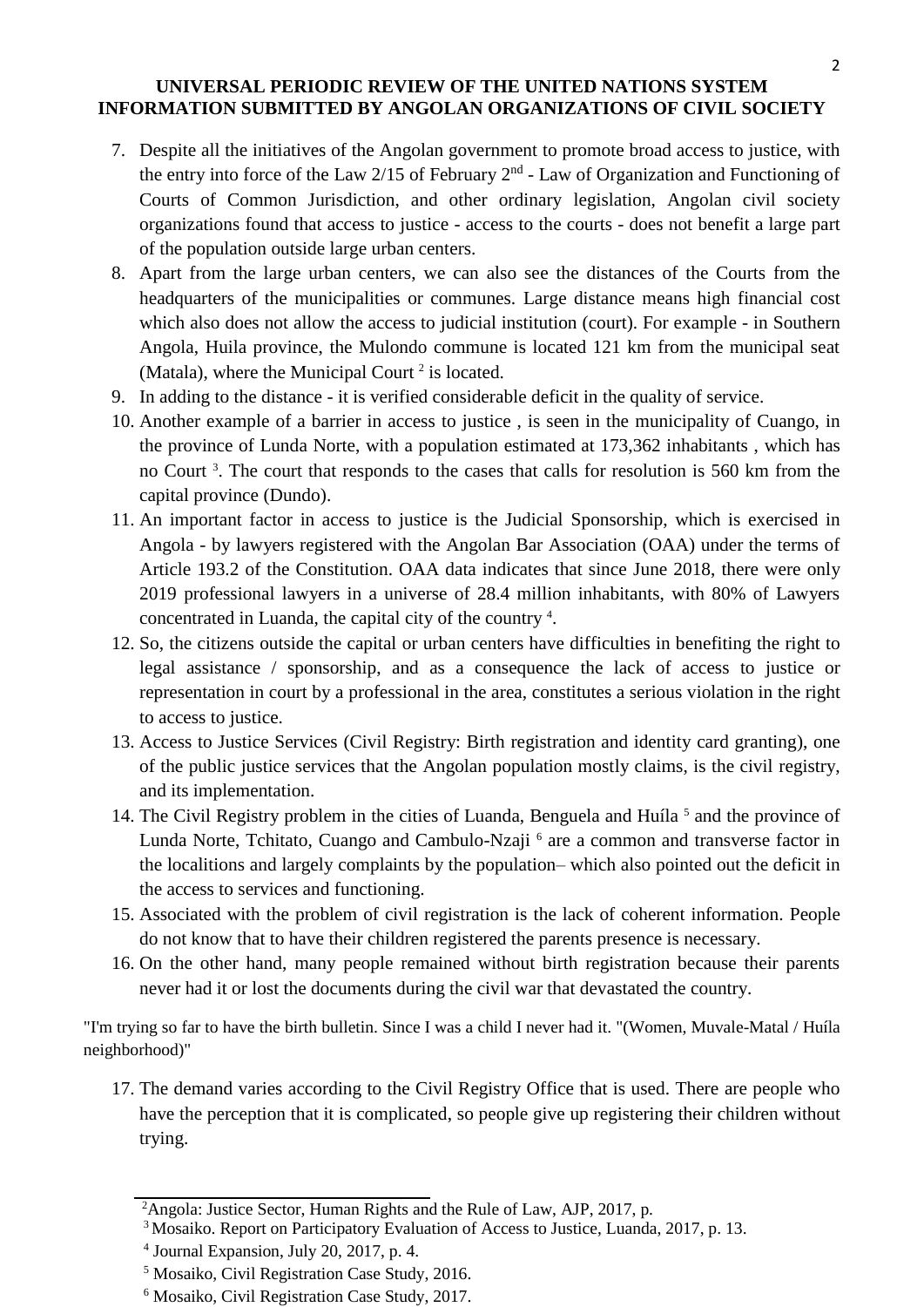18. In the capital city( Luanda), in the Kalawenda neighborhood, there is also a general perception that the procedures for obtaining registration are unclear:

"Today they require a document, the queues are very long, the service is very time consuming and many employees ask for a tip (bribe)." (Director of the School, Cazenga-Luanda) ".

19. Difficulty in accessing civil registration and identification services, adding to the distance from registration points, poor access conditions, limited transport services excessively expensive, lack of materials in the Posts, and corruption (widespread "bribery" payment practice) <sup>7</sup>

# Alternatives to improve the situation

- 20. Ensure that the General Budget of the State (OGE) provides the necessary resources to meet the demand of the Birth Registry and issue of the Identity Card.
- 21. More investment in divulging the requirements and procedures for the registration of Birth and issuing of Identity Card create programs to divulge the laws that guarantee free registration, and more inspection in the process.
- 22. Strengthen collaboration with religious entities, schools and / or other organizations in the localities in order to facilitate the Civil Registry.
- 23. Stimulate the existing mobile stations and reinforce their implementation in the most distant places.

# **B) Legislative measures prohibiting all forms of discrimination against women, children and gender promotion.**

- 24. Improve the situation of women and children through the implementation of Resolution 1325 on Women, Peace and Security, and the adoption of a relevant national action plan (Par. 134.59, A / HRC / WG.6 / 20 / L.8).
- 25. Ensure harmonization of the Domestic Violence Act and the Children's Act with international human rights standards (par. 134, recommendation 37, page 16, A / HRC / WG.6 / 20 / L.8).
- 26. Adopt measures, in collaboration with civil society organizations, to ensure women's right to non-discrimination and equality, as proposed by the Committee on the Elimination of Discrimination against Women (par.134.67, A / HRC / WG .6 / 20 / L.8).
- 27. Fully implement the law against Domestic Violence Act 2011 and continue efforts to fulfill its obligations under CEDAW (Par. 134.99 A / HRC / WG.6 / 20 / L.8)

# Latent Concerns of Angolan Civil Society Organizations

28. The Constitution of the Republic of Angola (CRA) states that men and women are equal before the law, as prescribed by the Article 23.1, thereof, no one may be privileged or deprived of any rights or exempt from any duty, due to several factors including the genders. In this article, are established two principles (non-discrimination and equality) are fundamental principles for the dignity of human being.

3

<sup>7</sup>Mosaiko, Civil Registration Case Study, 2017, p. 15.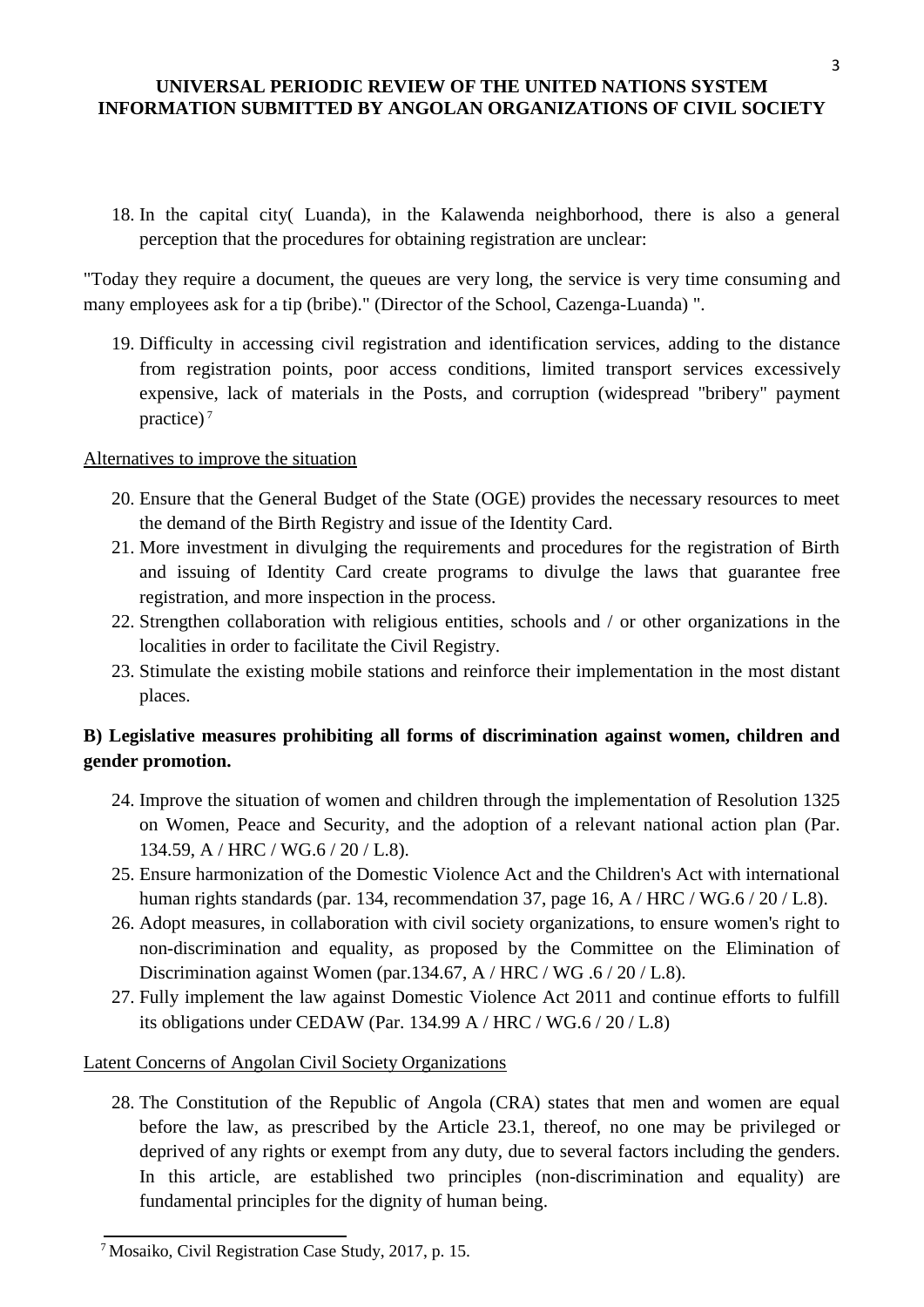- 29. The commitment of the Angolan government expressed in its charter for the dignity of men and women is thus clear. Despite the constitutional advance, there is still a certain paradox between what is established and the reality of people, in the particular case, 'women'.
- 30. From the international legal standpoint, Angola has ratified the Convention on the Elimination of All Forms of Discrimination against Women, the Optional Protocol to the Convention against All Forms of Discrimination against Women, and at the regional level, the African Charter on Human and Peoples' Rights, on the Rights of Women in Africa.
- 31. Domestically, there are several legal instruments such as: Law 25/11 of July 14 –the law against Domestic Violence Act (LCVD) and its regulation (Presidential Decree No. 124/13 of August 28); Presidential Decree nº138 / 12 of June 20, National Program to Support Rural Women; Presidential Decree No. 222/13 of September 24, National Policy for Gender Equality; Presidential Decree No. 155/16 of 9 August, the legal framework for the social protection of domestic workers and other ministerial mechanisms (victim support program for domestic violence, gender promotion program and women's empowerment) to protect women's rights.
- 32. In spite of the various legal advances made by the Angolan government in defense of women's dignity and rights, in practice their rights continue to be violated by both families and State agents and other representatives of society.
- 33. Women have been the biggest victims of domestic violence alongside children. According to the Gender Analytical Report 2017, 4299 women suffered physical violence in the year 2015 and 2016. Today there are several reports (on the radio, television, newspaper) on violence against women, many of which result in death. As an example we cite the most recent case of the lawyer who was killed by her husband and buried in the pit of his own house, the traveling saleswoman killed by a police officer. It was an event that generated a wave of protests in social networks, marches in the streets of the city and debates in radios and television.
- 34. The escape of paternity and provision of food is one of the cross-cutting issue referred by the populations, including women, men and young<sup>8</sup> people. In the year  $2018$ ,  $3,000$  cases of fatherhood escape were reported.
- 35. Almost all cases involve young girls, who end up being alone with their children. Families try to resolve the situation by talking to the boy's family. However, it is the boys themselves and their families who refuse to cooperate, often claiming that the child may be from another man. People turn to institutions like the ´´organizacao da mulher angolana´´ (OMA) (organization of Angolan women) to seek for a solution. But, none of the cases were successful in resolving the conflict, " OMA issued a letter for him to give something, but until now, nothing has been given" (Women, Cambulo).
- 36. The public expectation is that the OMA resolves the conflict, but the institution's role is to mediate conflicts. In an interview with an OMA employee, she states that the lack of means of transportation to go to the communes made it difficult to move from one place to another, to advance mediation processes, besides not having specific training.

<sup>&</sup>lt;sup>8</sup> THE MOSAIKO | Institute for Citizenship, as part of its research project on access to justice 2017, held in the province of Lunda Norte, Cuango, Cambulo and Chitato municipalities, found several cases that undermine women's rights, namely: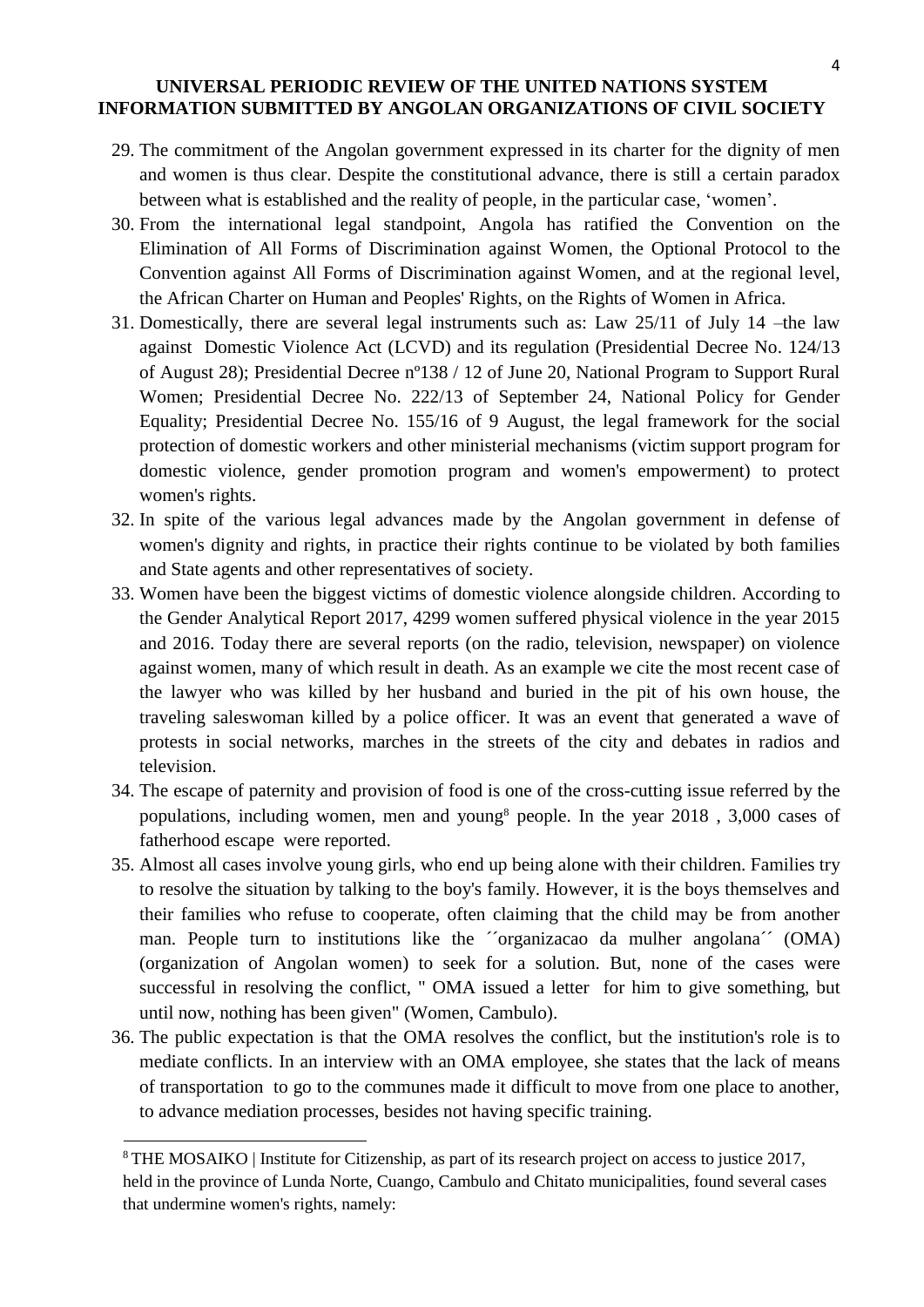- 37. **Sexual Violence:** A case reported in Cuango refers to a girl with a disability, who was abandoned by the family because she was ill. A nurse at a health center (Cuango), reported "she lives on the street and is often raped by the police ... she does not denounce herself because they are all police."
- 38. Another case, accounts for a parent who withdrew the complaint of rape. His daughter was 13 years old and abused by a 43-year-old man. The population with whom the information was obtained, in Cuango, could not explain the reasons that led to the withdrawal of the complaint. There are also several reports of rape cases where the victims are women who are going to work in the farms. "They kidnapped the ladies who went to the lawns, took them and kept them for a month as a woman" (Jovens, Bala-Bala, Cuango)<sup>9</sup>.
- 39. **Harassment:** Most cases of harassment, reported by people, almost all occurring in school context, between teachers and students. Reports on this topic were more frequent in the municipalities of Cuango and Chitato (Lunda - Norte) .
- 40. The young people reported concrete cases, in the first person or of friends. There are cases of teachers and school principals. Often the students end up giving up because they are threatened with class failure. We have also reported cases in which the relationship resulted in pregnancy, and that the teacher did not assume paternity. The young people said that they knew girls who gave up studying because they did not want to submit to teachers, and a report was recorded in the first person of this situation "I gave up studying because of that, I was in 4th grader, the teacher always told me : if you do not stay with me, you'll see! I spoke to my parents ... they talked to the direction of the school, but the direction always said: Not true, she is a child, how will the teacher stay with her? I gave up and now I do not study "(Young, Gika, Cuango)<sup>10</sup>.
- 41. **Sexual abuse of minors:** There are reports of prostitution of adolescent girls (in these cases also with the collaboration of families) and cases of adult males who relate to minors, using their status and social influence. Of all the cases collected only one had legal consequences for the offender. The young people, in the Cuango, explained "of pedophile, here there are many cases. The older ones also take advantage of the children's fragility to subject them to these types of practices "(Jovens, Cuango-sede).
- 42. A reported situation that had a different outcome was presented by a key informant who followed the process. It was a case of an adult man who used his social status to seduce a minor (adolescent). In this case, after the girl had told her parents, the family took the case to court. The judge ordered payment of \$ 150,000 of compensation to the family. The defendant appealed to the Supreme Court where the case was closed.<sup>11</sup>
- 43. **Domestic violence.** There were reports of women being expelled from their homes for failing to conceive. Many people with whom the information is learned understand this procedure as normal and traditional or cultural, but some consider an unfair attitude for the woman.
- 44. In interviews with key informants from the Ministry of Family, Social Action and Promotion of Women (MINFAMU) and the Angolan Women's Organization (ÕMA), it was found that these institutions receive cases of domestic violence and solve them extra judicially. Within what is legally classified as "Domestic Violence," the issue of aggression between couples is the minority of cases they receive in 2016, for example, the OMA delegation in Cuango received 11 cases.( Remark! These numbers are reduced due to fact that attacks are seen as normal , so, no complaints are registered).

<sup>&</sup>lt;sup>9</sup> Mosaiko. Report on Participatory Evaluation of Access to Justice, Luanda, 2017, p. 47

 $10$  Ibidem p. 48

 $11$  Ibidem p. 49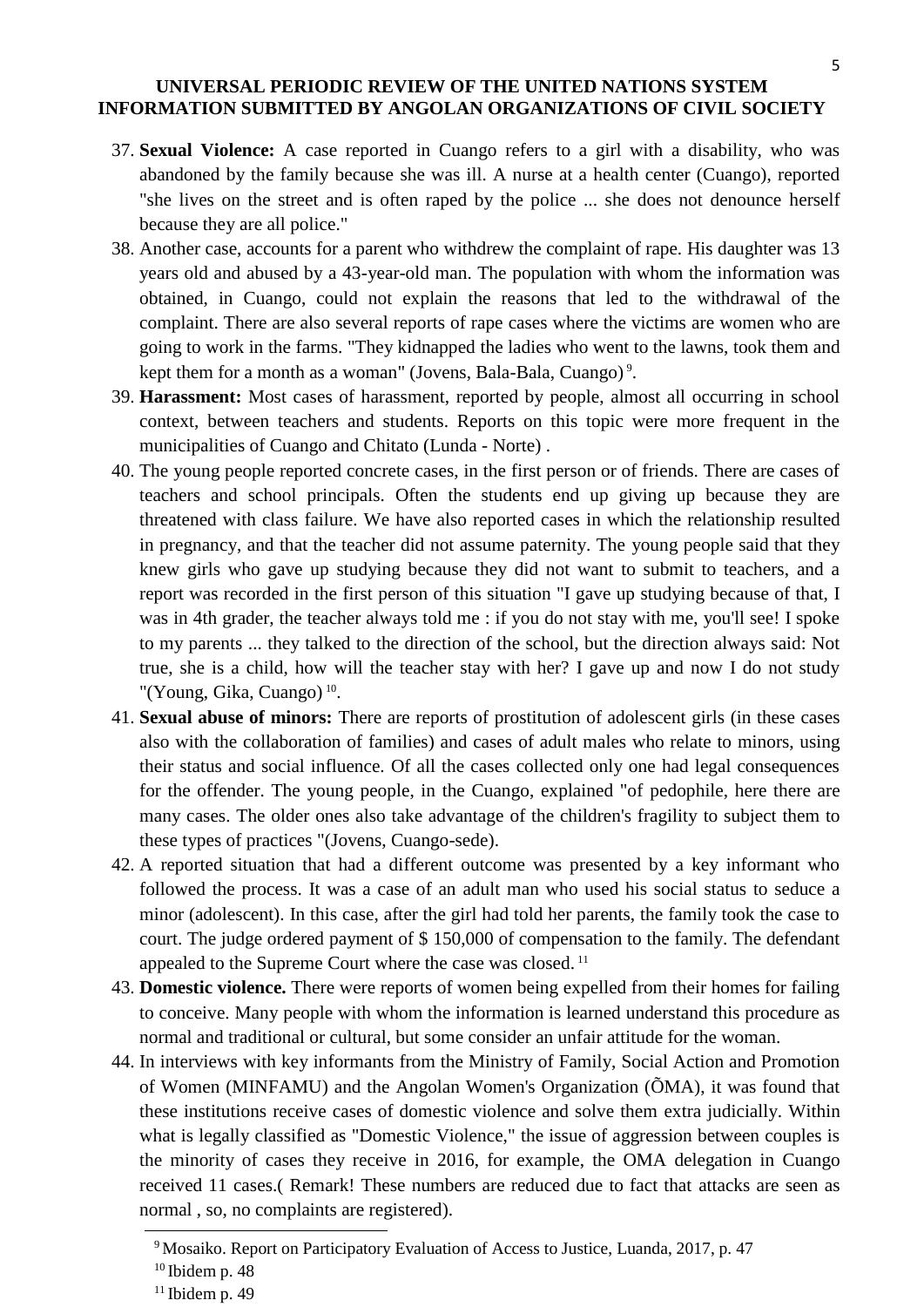The MINFAMU technique reported that by October 2017 they had received 298 cases (in 39 cases, only a man complained), but most of them escaped from paternity, lack of food supply, harassment, adultery and property deprivation. Cases in which physical assault causes serious and irreversible damage to the victim are also framed as a public crime. <sup>12</sup>

- 45. **Inheritance / Access to Pension:** most of the data are reported by women who find many difficulties in accessing the pension (either war veteran or war Survivors) and due inheritance after the death of the spouse. This type of problem affects mainly the women and, consequently, the children. <sup>13</sup>
- 46. **Pension, proceedings and fear:** In the event of death of one of the spouses, there are situations in the law that confer the right, widow or widow or partner living in common law marriage , to have access to a pension, in case of proven need. To access this pension, it is necessary to request the appropriate services, with the presentation of certain documents. However, although provided by law, access to pensions is not always easy, not only because of the length of the procedure, but also because of family issues. For example, a woman from the community of Cassanguide (Cambulo) shared that when she became a widow she handled the papers and got the pension. Then she began having problems with the family of the deceased, who claimed to be entitled to the pension, so she decided to abdicate "I prefer children to suffer rather than die.
- 47. Another report was notable for revealing difficulties in the process, even for those who, apparently, would enjoy some kind of privileges: in the locality of Sachindongo (Chitato-Lunda Norte), the women shared information according to which her father was part of the National Assembly (MP). After his death, she handled all the documents and entered the National Assembly. After a year she was called to Luanda and informed that the documents were not well "it seemed that they were wet with rain, I had given the documents clean". The family gave up because they would have to start the process again.
- 48. A case with a different ending in the city of Dundo was accompanied by the Diocesan Commission for Justice and Peace of the Diocese. The widow asked for help, since she had already delivered two houses to the family of the deceased husband and yet, they demanded the right to the pension. The Commission monitored the proceedings before the Prosecutor's Office and the Court. They waited several months to be called until the Court ordered the widow's house and pension to be returned.<sup>14</sup>
- 1. We continue to observe several cases of violence perpetrated by some police officers and who victimize civilians. As an example, Mrs Cristina Malesso was brutally beaten to death in the presence of three of her children, allegedly to have appropriated the portfolio of a Rapid Intervention Police (PIR) agent who, in fact, had been misplaced and was later found. <sup>15</sup>

#### **Alternative to improve the situation**

49. Shall the Angolan government create spaces of advice and shelter for victims of domestic violence.

 $12$  Ibidem p. 51

<sup>&</sup>lt;sup>13</sup> Mosaiko. Report on Participatory Evaluation of Access to Justice, Luanda, 2017, p

 $14$  Ibidem p. 52 to 53

<sup>15</sup> [Sourece: https://opais.co.ao/index.php/2017/12/28/agentes-da-pir-acusados-de-espancamento-ate-a-morte/](sourece:%20https://opais.co.ao/index.php/2017/12/28/agentes-da-pir-acusados-de-espancamento-ate-a-morte/)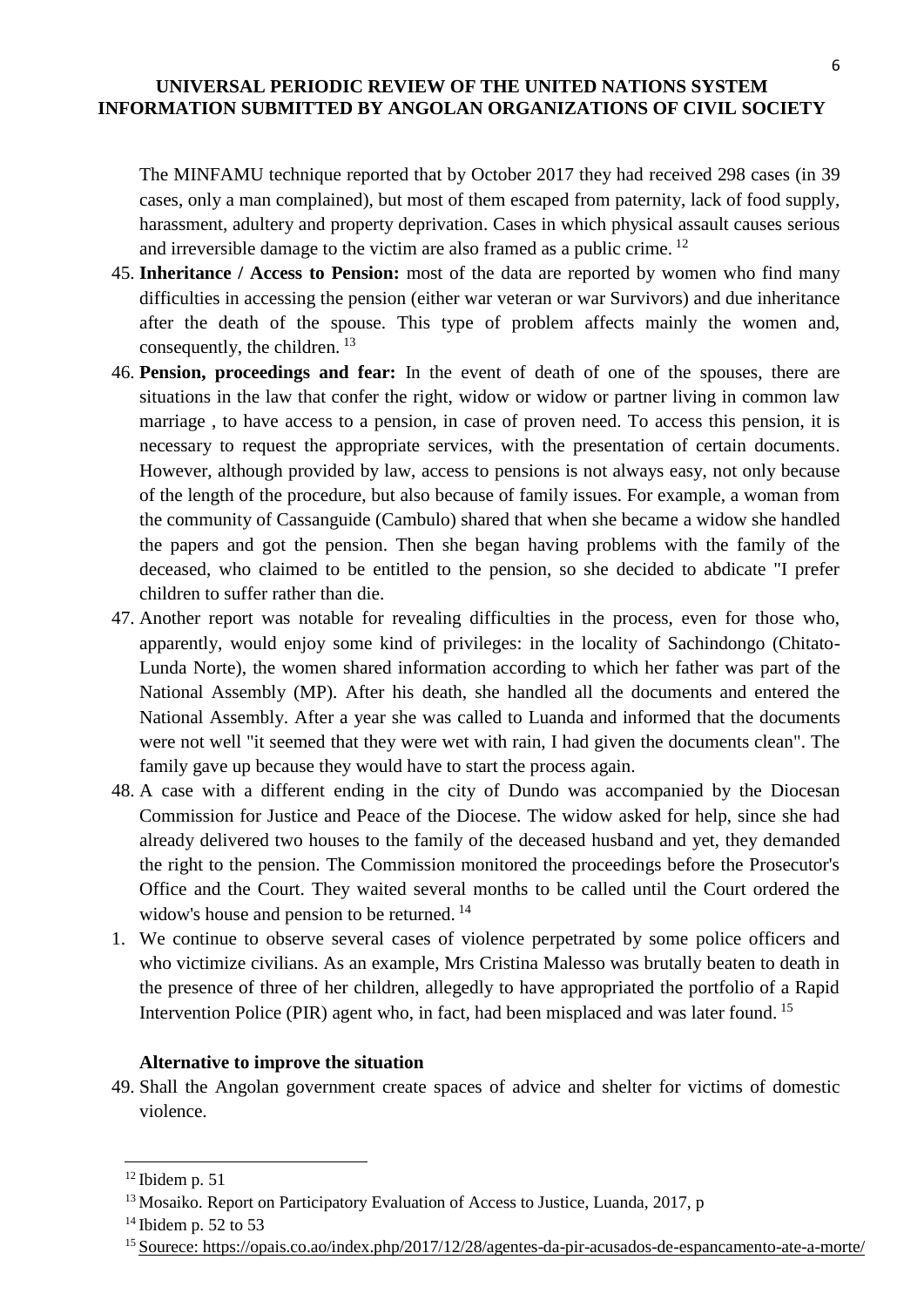- 50. Shall specialize Offices at police stations and hospitals be created throughout the national territory for the care of victims of domestic violence.
- 51. The Angolan State should disclose actual data on cases of domestic violence, including the number of complaints, accusations, convictions and sentences imposed on perpetrators of sexual and gender-based violence, as well as the number of shelters or counseling and rehabilitation services for women victims of such violence.
- 52. May the Angolan government carry out Article 4 of the African Charter which clearly states that "Every human being has the right of respect for his/her life and physical and moral integrity . No one can be arbitrarily deprived of this right "and the Angolan government cannot continue violating this right of citizens.

# **C) Sustainable development and combating poverty**

Recommendations and observations already made in the RPU process

- 53. Consider partnership in the Extractive Industries Transparency Initiative as a measure against corruption and a path to poverty reduction  $(135.26, A/HRC/WG.6 / 20 / L.8)$ .
- 54. Promote and protect the rights of peasants and others working in rural areas (Par. 134.140, A / HRC / WG.6 / 20 / L.8).
- 55. Intensify efforts to achieve greater gains in the areas of poverty reduction, with a focus on providing the necessary resources to realize the right to adequate housing and to improve the living conditions of people in rural areas (134.142, A / HRC /WG.6/20/L.8)
- 56. Continue action to improve compliance with the human right to water, under United Nations General Assembly Resolution 64/292 (Par. 134.143, A / HRC / WG.6 / 20 / L.8).

Latent Concerns of Angolan Civil Society Organizations

- 57. The poverty rate in Angola is very high (52%), one in two Angolans live in multidimensional poverty.
- 58. Three out of four children and adolescents in Angola live in poverty and are deprived of health, nutrition, education and access to water and sanitation. Cunene is the province with the highest rate of child poverty.
- 59. Children living in rural areas face more deprivation than those living in urban areas and 62 per cent of minors live between one and three needs and in rural areas around 72 per cent suffer from five to six deprivations.<sup>16</sup>
- 60. The populations of eastern Angola, a region rich in diamonds, face immense difficulties, such as lack of adequate housing, basic sanitation, drinking water and electricity, provincial hospitals, manufacturing industries, conditions exacerbated by the degradation of roadways. supply of goods and services.
- 61. The provinces of North and South Lundas and Moxico fall within the group of less developed regions of Angola, despite their enormous economic potential. <sup>17</sup>

<sup>16</sup>Source:http://jornaldeangola.sapo.ao/sociedad/tres\_em\_cada\_quatro\_criancas\_em\_angola\_vivem\_na\_pobreza

<sup>&</sup>lt;sup>17</sup> http://en.rfi.fr/angola/20180416-3-provinces-of-the-live-lives-show-with-poverty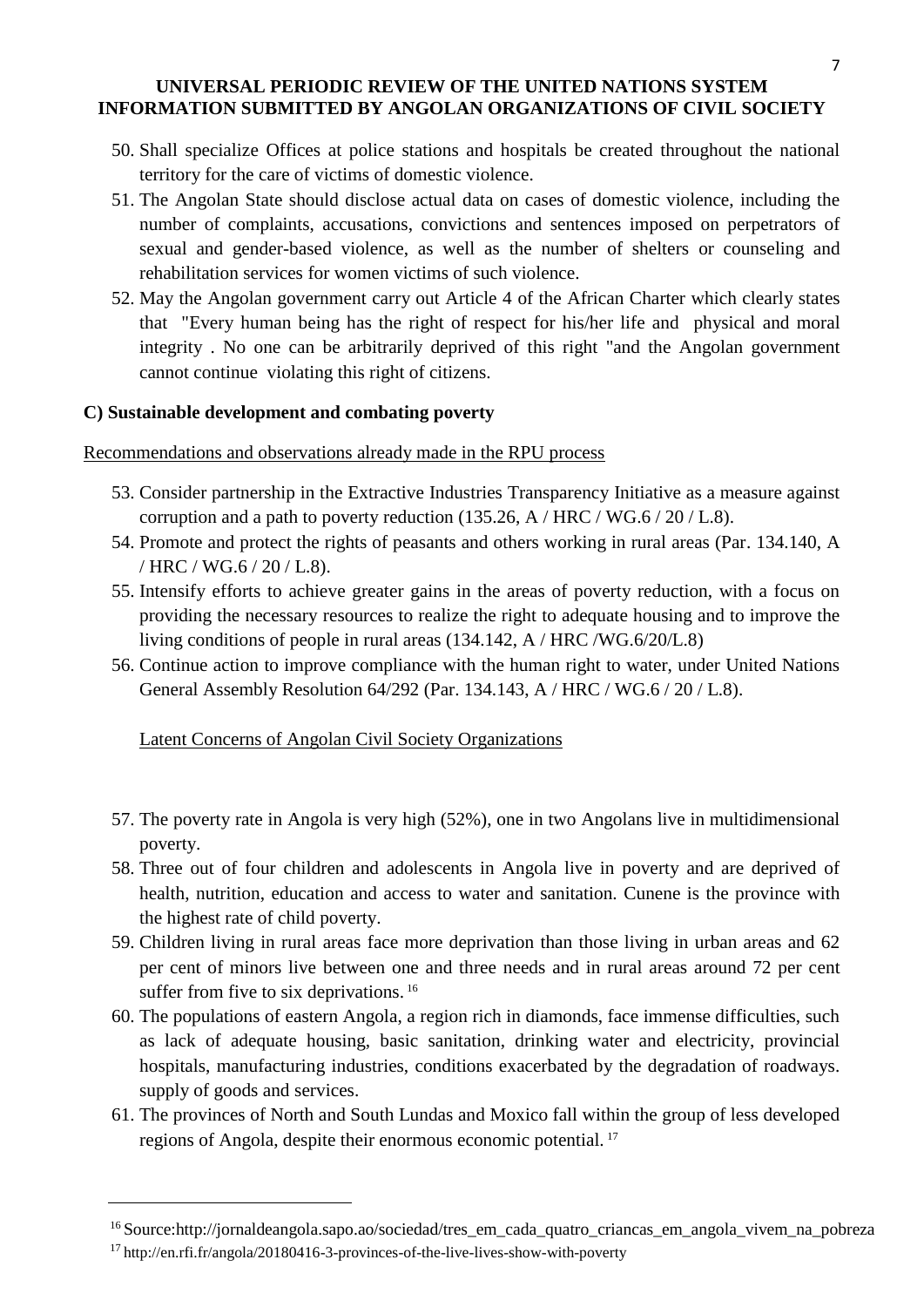- 62. In Angola, the problem of land in mining areas still persists and contributes significantly to underdevelopment and poverty in the region.
- 63. In 2016, some people were displaced and forced to live in precarious conditions due to the concession of exploitation of certain areas and with mining the problem of river pollution, environmental degradation and the deviation of roads that was habitually used by the populations. <sup>18</sup>
- 64. There are also many reports of the population referring to the problems caused by the exploitation of diamonds. For example, the rural population in Cambulo, in the province of Lunda Norte complain of the deviations of access roads to their fields and, therefore, they had to walk several kilometers because the mining company diverted the sting that linked the community to the area because it is an area of diamond interest, "people used to go to the fields easily, now people have to go around with bags in their heads, cassava basins, people in their 50s and 40s" ( Men, Cassanguide, Cambulo). <sup>19</sup>
- 65. Another municipality where there were more testimonies of land conflicts was Cuango (Lunda Norte). Several reports from the population corroborated the general perception that the people no longer have the right to land. <sup>20</sup>
- 66. According to the population, the land is granted to mining companies through a process that does not include consultation of the population, which receives only the information that the soba and the administration granted a certain area.
- 67. The damages seem to be very low. There are reports of people receiving 20,000 kz for their plots, others "50,000 kz more drum" for the tilling and the house. A participant from a rural community in Cuango reported "if the person delays pulling out the plantations with cassava and others, they appear with the machines and begin to spoil the planted products."

# Alternatives to improve the situation

- 68. Encourage the productive inclusion of poor households, removing them from the situation and contributing to local economy development.
- 69. To raise the standard living, of citizens living in extreme poverty through better distribution of income and social programs.
- 70. Provide guidance and technical assistance to farmers, as well as supply of inputs, improved seeds and water, to increase production.
- 71. Provide legislation clarifying the criteria for expropriation of communal lands for public utility, fair and prompt compensation.
- 72. Promote inclusive local development, through endogenous local community development initiatives, based on participation, skills development and initiatives, the integrated valuation of small-scale resources and the potential of new technologies.
- 73. To improve the living conditions of families and individuals, in particular the elderly, who are in a situation of social precariousness, by eliminating situations of extreme poverty, increasing social support and ensuring their rights under the law.

# **E) Arrest, arbitrary detention and torture**

Recommendations and observations already made in the RPU process

<sup>&</sup>lt;sup>18</sup> Mosaiko. Report on Participatory Evaluation of Access to Justice, Luanda, 2017, p. 26

<sup>&</sup>lt;sup>19</sup> Mosaiko. idem, p 29

 $20$  Mosaiko. idem, p 30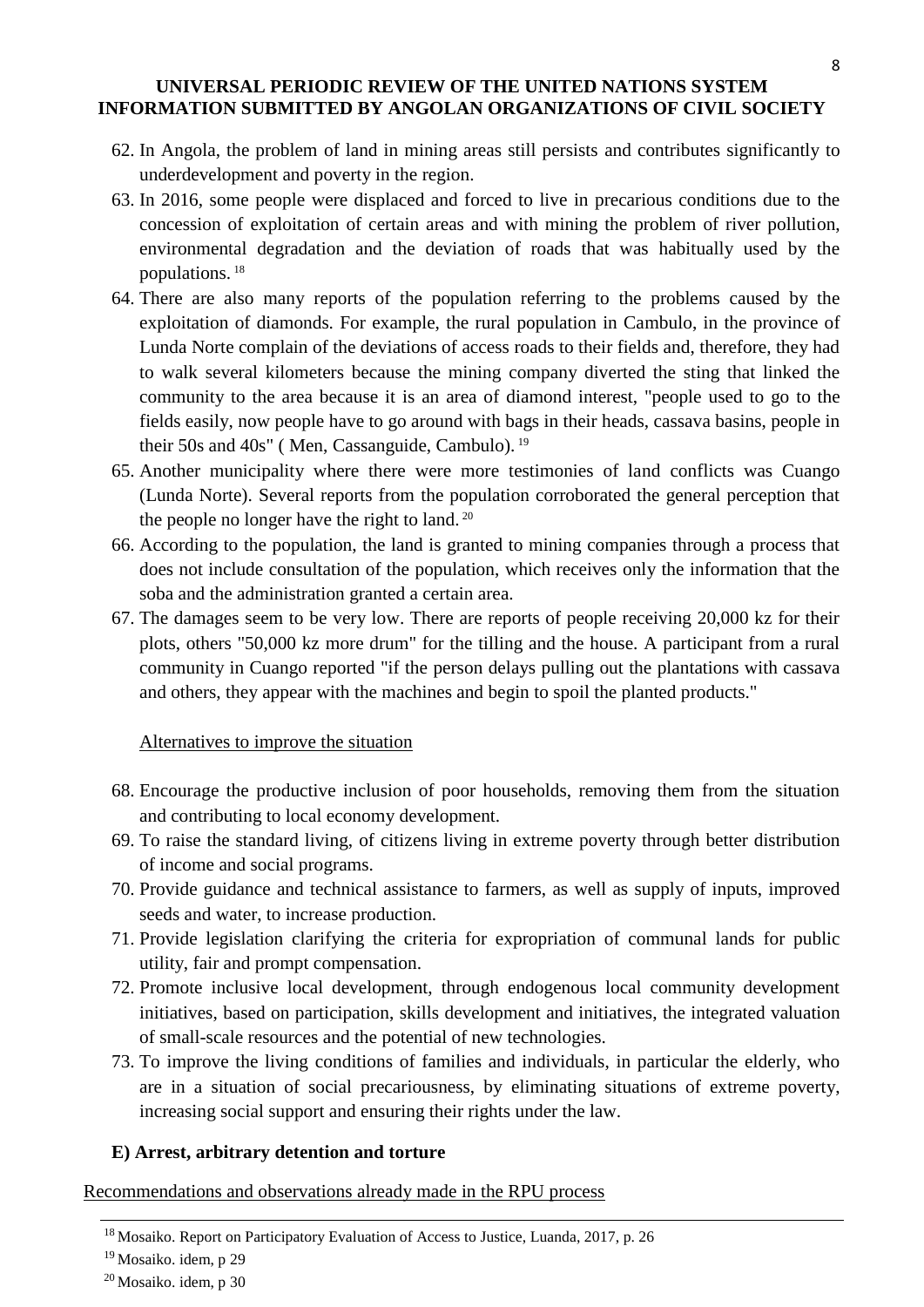- 74. *Redouble efforts to prevent arbitrary detention, and to investigate all cases involving arbitrary arrest and detention and torture, and bring those responsible to justice* (134,199, A / HRC / WG.6 / 20 / L.8).
- 75. *To enact legislation to ensure the prohibition of torture and ill-treatment, as recognized in the Constitution, and in accordance with the Convention Against Torture* (134.83 A / HRC / WG.6 / 20 / L.8).
- 76. *Investigate and, where possible, eliminate cases of arbitrary detention, illegal detention and torture by the police and security forces* (134.84 A / HRC / WG.6 / 20 / L.8).
- 77. *Intensify its efforts to prevent arbitrary arrest, detention and torture, and bring those responsible to justice* (134.82 A / HRC / WG.6 / 20 / L.8).

#### Latent Concerns of Angolan Civil Society Organizations

- 78. There are still serious cases of torture in the jails of Angola, more specifically in Luanda. In the prison of Cacuaco a victim reported : "They seated me on the tips of my feet. They tied me up by the big toes and the arms tied around my ankles, they began to beat me. " He tells that he spent a whole night in this tied position and was subjected to the same beat-up routine for a week.
- 79. In matters of torture, the Angolan context presents several worrying cases: Citizens who are forced to confess to crimes that they did not commit and torture until they were disabled. The level of torture is so brutal that in many cases, family members even vent that it would be better if they were shot than to be tortured barbarously, to the extent that some autopsies accuse death of "total head-trauma and abdomen<sup>21</sup>.
- 80. In another case of torture to death, the victim's father explains: "The police took my son to execute him" the police wrote that the 'unknown' had sudden death, "the death certificate passed by the Municipal Hospital of Cacuaco, on July 21<sup>st</sup> 2016, confirms the result of the autopsy: the young man died from cranial trauma and testicles injuries resulting from "physical aggression with a blunt object" <sup>22</sup>.

#### Alternatives to improve the situation

- 81. The Angolan government must comply with and enforce what is embodied in the Constitution of the Republic in article 36, paragraph 3, a and b, without discrimination of race, gender, social status, etc. It should regularly make verification and monitoring visits to the prisons, so that there is dignity in the treatment of the prisoners and as preventive measures, the State must establish security chambers so that the perpetrators are civilly and criminally responsible.
- 82. We know that the Constitution declares that the moral, intellectual and physical integrity of persons is inviolable. Article  $36<sup>th</sup>$ , (3) b) expressly guarantees [the citizen] the right not to be tortured. It should be noted that these standards apply directly and bind all authorities." Torture is illegal in Angola.